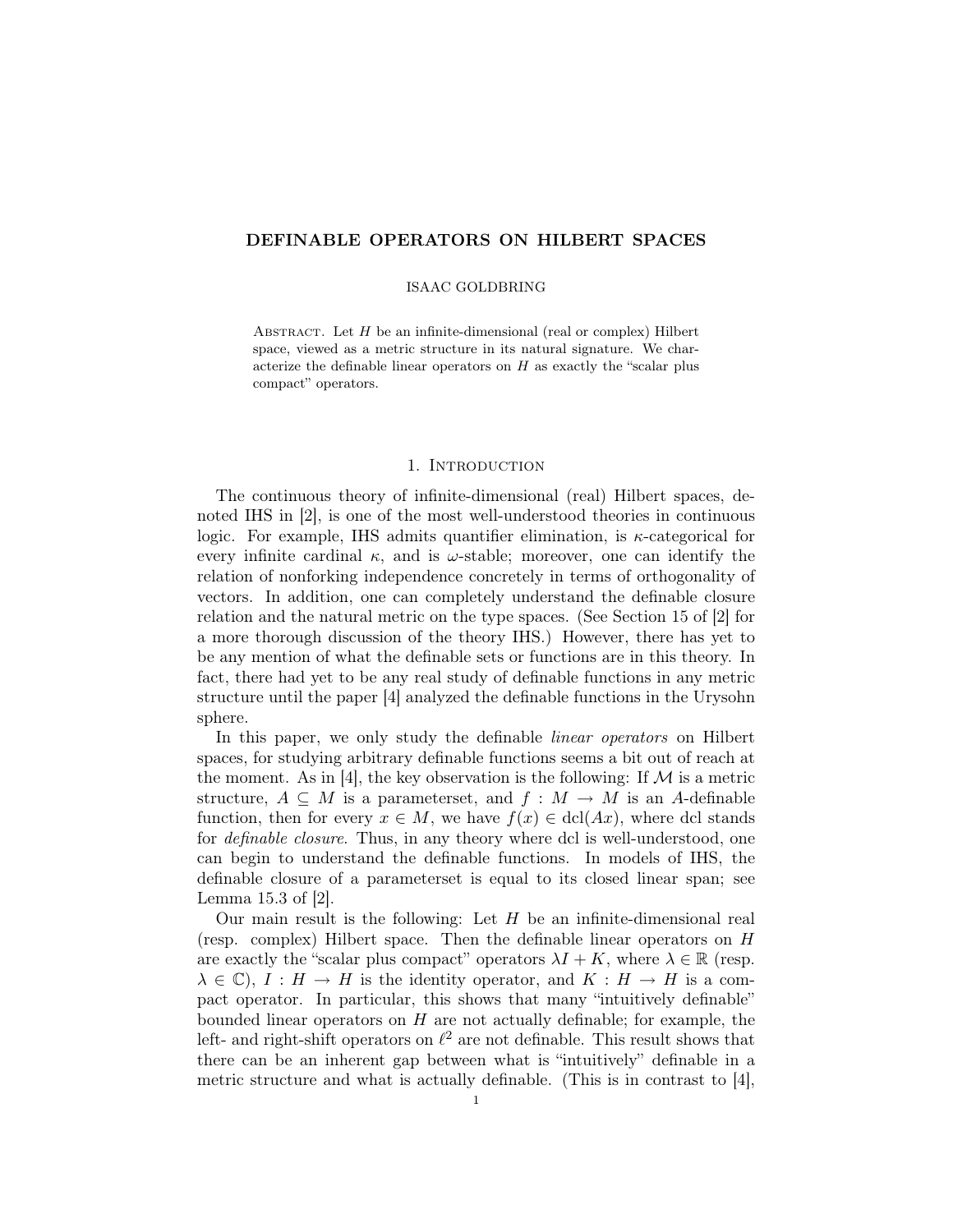where many functions on the Urysohn sphere are shown to be non-definable; these functions are constructed in such a way that they do not appear to be definable in any reasonable sense of the word, whence the intuition and the logic agree.) Another consequence of our main theorem is that the definable linear operators are closed under taking adjoints.

We also introduce a natural signature for complex Hilbert spaces and show that the characterization of definable linear operators as exactly the scalar plus compact operators persists in this context as well. Since there are a few more structural results specific to operators on complex Hilbert spaces, our characterization of definable operators yields some extra corollaries in the complex situation, most notably the fact that the invariant subspace problem has a positive solution when restricted to definable operators.

On a side note, one should mention that the class of "scalar plus compact" operators has shown up in the recent work of Argyros-Haydon [1] where Banach spaces X are constructed so that the only bounded linear operators on X are the "scalar plus compact" operators. According to Gowers' blog [5], "the Argyros-Haydon space has very definitely taken over as the new 'nastiest known Banach space', in a sense that it has almost no non-trivial structure."

We assume that the reader is familiar with the basics of continuous logic. For the reader unacquainted with continuous logic, the survey [2] is the natural place to start.

I would like to thank Alex Berenstein and Christian Rosendal for useful discussions concerning this work.

## 2. Preliminaries

In this section, we let  $H$  be an arbitrary infinite-dimensional real Hilbert space, viewed as a metric structure in the natural many-sorted language for Hilbert spaces, which we now briefly recall for the convenience of the reader. For each  $n \geq 1$ , we have a sort for  $B_n(H) := \{x \in H \mid ||x|| \leq n\}$ . For each  $1 \leq m \leq n$ , we have a function symbol  $I_{m,n} : B_m(H) \to B_n(H)$  for the inclusion mapping. We also have, for each  $n \geq 1$ , the following symbols:

- function symbols  $+,-:B_n(H)\times B_n(H)\to B_{2n}(H);$
- function symbols  $r : B_n(H) \to B_{kn}(H)$  for all  $r \in \mathbb{R}$ , where k is the unique natural number satisfying  $k - 1 \leq |r| < k$ ;
- a predicate symbol  $\langle \cdot, \cdot \rangle : B_n(H) \times B_n(H) \to [-n^2, n^2];$
- a predicate symbol  $\|\cdot\| : B_n(H) \to [0, n].$

Observe that adding the norm as a predicate symbol is not altogether necessary since the norm is given by a quantifier-free formula using the inner product. Finally, the metric on each sort is given by  $d(x, y) := ||x - y||$ .

Normally, the notion of a definable function is defined for functions from a product of sorts to another sort. Thus, we must say exactly what we mean by a definable function  $f : H \to H$ .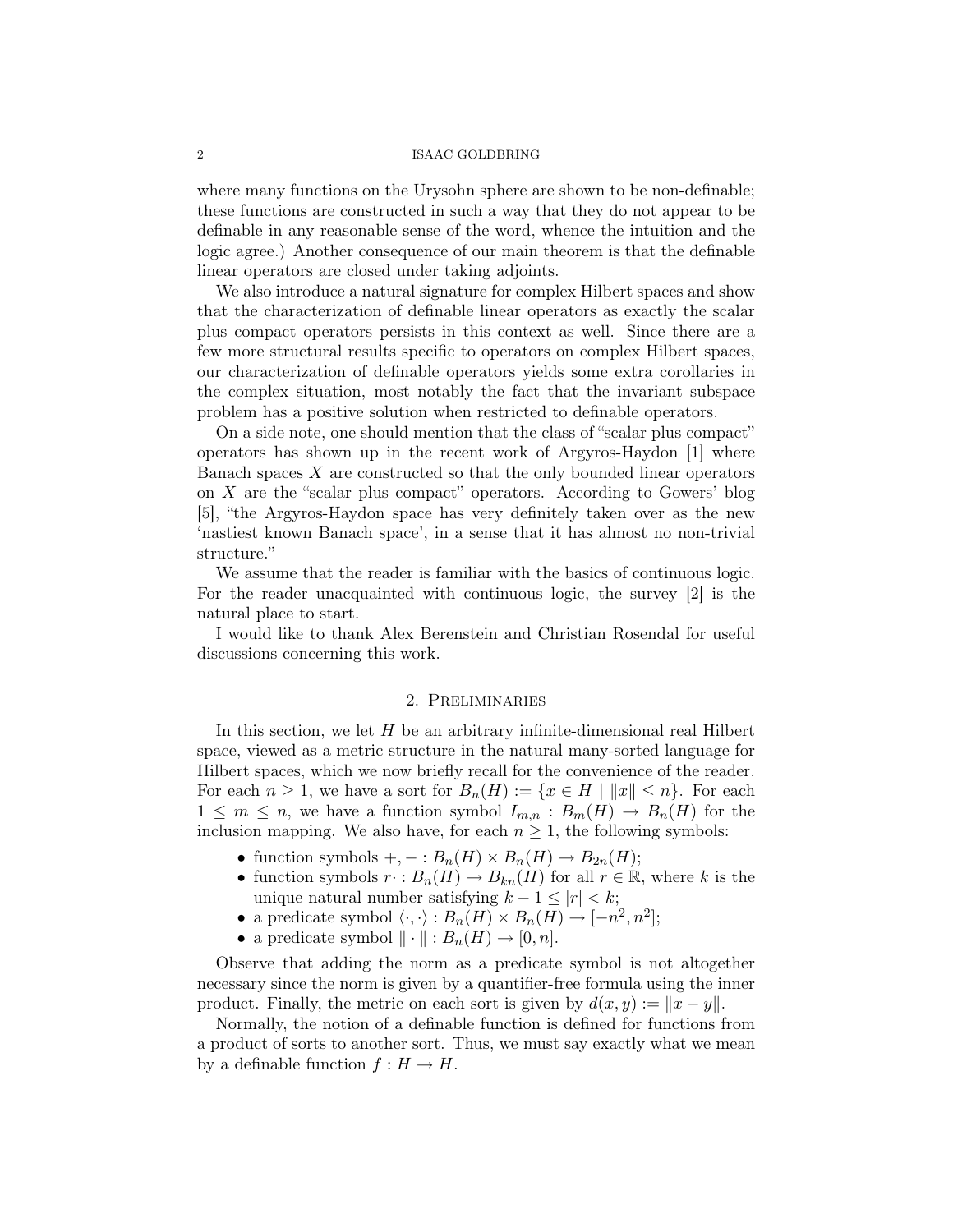**Definition 2.1.** Let  $A \subseteq H$ . We say that a function  $f : H \to H$  is Adefinable if:

- (1) for each  $n \geq 1$ ,  $f(B_n(H))$  is bounded; in this case, we let  $m(n, f) \in \mathbb{N}$ be the minimal m such that  $f(B_n(H))$  is contained in  $B_m(H)$ ;
- (2) for each  $n \geq 1$  and each  $m \geq m(n, f)$ , the function

 $f_{n,m}: B_n(H) \to B_m(H)$ ,  $f_{n,m}(x) = f(x)$ 

is A-definable, that is, the predicate  $P_{n,m}: B_n(H) \times B_m(H) \to [0,1]$ defined by  $P_{n,m}(x, y) = d(f(x), y)$  is A-definable.

Observe that, since each  $f_{n,m}$  can be defined using only countably many elements of A, a definable function  $H \to H$  is always definable using only countably many parameters. We will also need the following basic facts about definable functions:

**Lemma 2.2.** If  $f_1, f_2 : H \to H$  are A-definable and  $r \in \mathbb{R}$ , then:

- (1)  $r \cdot f_1$  is A-definable;
- (2)  $f_1 + f_2$  is A-definable;
- (3)  $f_2 \circ f_1$  is A-definable.

*Proof.* (1) Without loss of generality, we may suppose that  $r \neq 0$ . Fix  $n \geq 1$  and  $m \geq m(n, r \cdot f_1)$ . Fix x a variable of sort  $B_n(H)$  and y a variable of sort  $B_m(H)$ . Let k be the unique natural number such that  $k-1 \leq \frac{1}{|r|} < k$ . Let  $Q : B_n(H) \times B_{km}(H) \to [0,1]$  be the A-definable predicate  $Q(x, z) = ||f_1(x) - z||$ . Then  $||(r \cdot f_1)(x) - y|| = |r| \cdot Q(x, \frac{1}{r} \cdot y)$ , which is an A-definable predicate.

(2) Fix  $n \geq 1$  and  $m \geq m(n, f_1 + f_2)$ . Fix x a variable of sort  $B_n(H)$ and y a variable of sort  $B_m(H)$ . Set  $m' := \max(m, m(n, f_1), m(n, f_2))$ . Let  $Q' : B_n(H) \times B_{2m'}(H) \rightarrow [0,1]$  be the A-definable predicate  $Q'(x, z) =$  $||f_1(x) - z||$ . Then we have

$$
||(f_1+f_2)(x)-y|| = Q'(x, I_{m,m'}(y) - I_{m(n,f_2),m'}(f_2(x))),
$$

which is an A-definable predicate since  $f_2$  is an A-definable function.

(3) One can just adapt the proof of this fact from 1-sorted continuous logic, keeping track of the sorts of variables as in the first two parts of the proof.  $\Box$ 

It is evident from the proof of the above theorem that keeping track of which sorts various terms lie in can become quite cumbersome. Thus, in the rest of this paper, we reserve the right to become a bit looser in this regards.

In the rest of this section, we fix  $A \subseteq H$  and let  $P : H \to H$  denote the orthogonal projection map onto  $\overline{sp}(A)$ ; here, and in the rest of this paper, sp denotes closed linear span.

**Lemma 2.3.** Given  $x \in H$ , we have that  $\overline{sp}(A \cup \{x\}) = \overline{sp}(A) \oplus \mathbb{R} \cdot (x - Px)$ .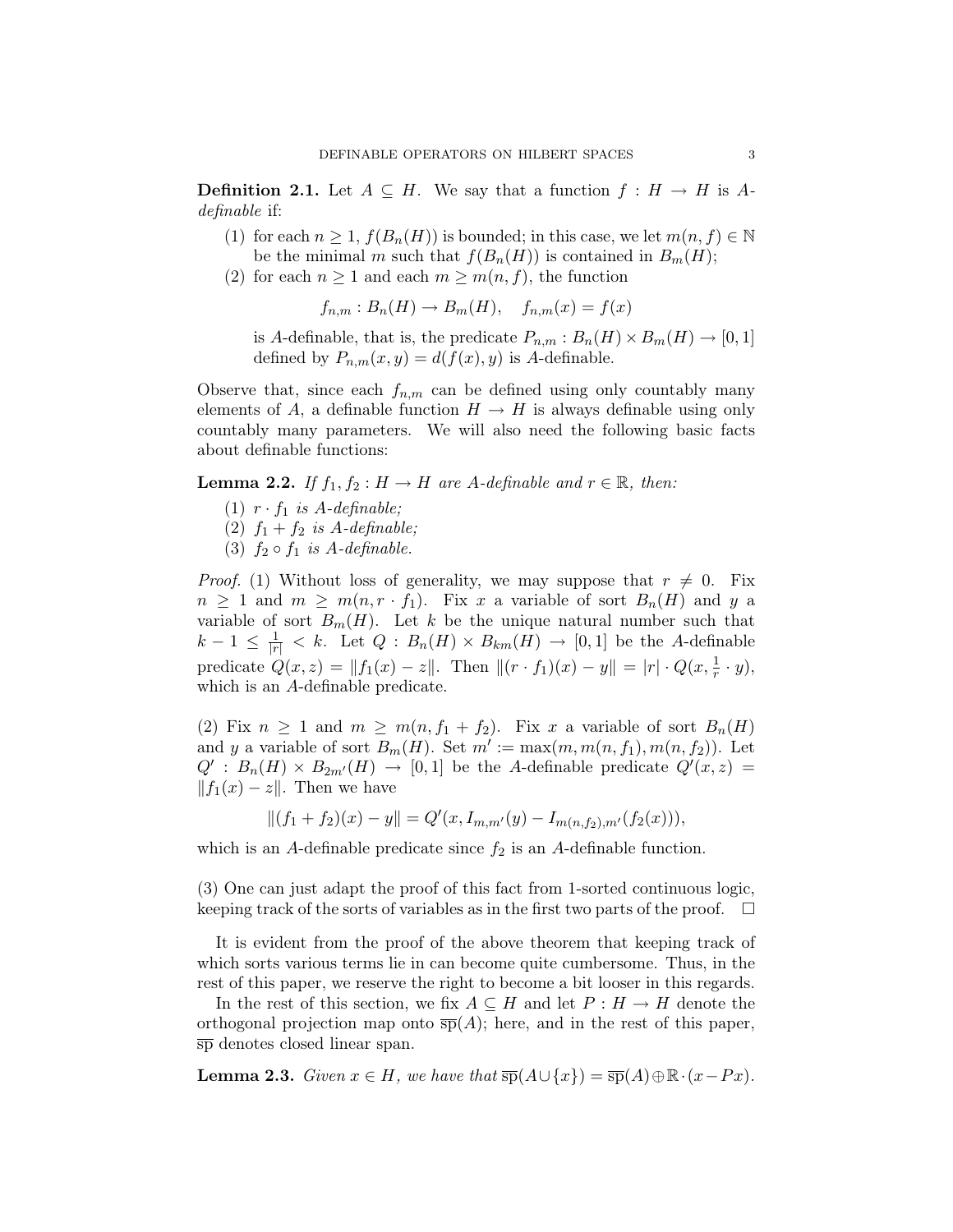*Proof.* The inclusion  $\supseteq$  is clear. We now prove the inclusion  $\subseteq$ . We may suppose that  $Px \neq x$ . Now suppose that  $z \in \overline{\text{sp}}(A \cup \{x\})$ , so  $z = \lim z_n$ , where  $z_n \in \text{span}(A \cup \{x\})$ . Write  $z_n = y_n + \lambda_n x$ , where  $y_n \in \text{span}(A)$  and  $\lambda_n \in \mathbb{R}$ . Then  $z_n = (y_n + \lambda_n Px) + \lambda_n (x - Px)$ . Set  $w_n := y_n + \lambda_n Px \in \overline{\text{sp}}(A)$ . Now

$$
||z_m - z_n||^2 = ||w_m - w_n||^2 + |\lambda_m - \lambda_n|^2 ||x - Px||^2,
$$

so  $w_n \to w \in \overline{\text{sp}}(A)$  and  $\lambda_n \to \lambda \in \mathbb{R}$ . It follows that

$$
z = w + \lambda(x - Px) \in \overline{\text{sp}}(A) \oplus \mathbb{R} \cdot (x - Px).
$$

 $\Box$ 

**Corollary 2.4.** Suppose that  $f : H \to H$  is A-definable and  $x \in H$ . Then  $f(x) \in \overline{\text{sp}}(A) \oplus \mathbb{R} \cdot (x - Px).$ 

*Proof.* This follows from the fact that  $dcl(B) = \overline{sp}(B)$  for any  $B \subseteq H$ .  $\Box$ 

Suppose that  $\mathbb H$  is an elementary extension of H. Suppose that  $f : H \to H$ is an A-definable function. Fix  $n \geq 1$  and  $m \geq m(n, f)$ . By Proposition of 9.25 of [2], there is a natural extension of  $f_{n,m}$  to an A-definable function  $f_{n,m}: \overline{B_n(\mathbb{H})} \to B_m(\mathbb{H})$ . Moreover, by elementarity, we see that if  $n' \geq n$ ,  $m \geq m(n, f), m' \geq m(n', f) \text{ and } x \in B_n(\mathbb{H}), \text{ then } f_{n,m}(x) = f_{n',m'}(x),$ whence the  $f_{n,m}$ 's piece together to yield an A-definable function  $f : \mathbb{H} \to \mathbb{H}$ .

# 3. Definable Operators on Real Hilbert Spaces

In this section, we continue to let  $H$  be an infinite-dimensional real Hilbert space. We aim to prove the following:

**Theorem 3.1.** Suppose that  $T : H \to H$  is a bounded linear map. Then T is definable if and only if there is  $\lambda \in \mathbb{R}$  and a compact operator  $K : H \to H$ such that  $T = \lambda I + K$ .

We can rephrase this theorem as follows. Let  $\mathfrak{D}(H)$  denote the algebra of definable linear operators on H. Let  $\mathfrak{B}(H)$  denote the Banach algebra of bounded linear operators on H and let  $\mathfrak{B}_0(H)$  denote the closed, twosided ideal of  $\mathfrak{B}(H)$  consisting of the compact operators on H. Finally, let  $\mathfrak{C}(H) = \mathfrak{B}(H)/\mathfrak{B}_0(H)$  denote the Calkin algebra of H with quotient map  $\pi : \mathfrak{B}(H) \to \mathfrak{C}(H)$ . If e is the unit element of  $\mathfrak{C}(H)$ , then we view R as a subalgebra of  $\mathfrak{C}(H)$  by identifying it with  $\mathbb{R} \cdot e$ . Then Theorem 3.1 states that  $\mathfrak{D}(H) = \pi^{-1}(\mathbb{R}).$ 

We first prove the "if" direction of Theorem 3.1.

**Proposition 3.2.** Suppose that  $T : H \to H$  is a linear operator on H.

- (1) If T is a finite-rank operator, then T is definable. In fact,  $d(T(x), y)$ is given by a formula.
- (2) If  $T$  is a compact operator, then  $T$  is definable.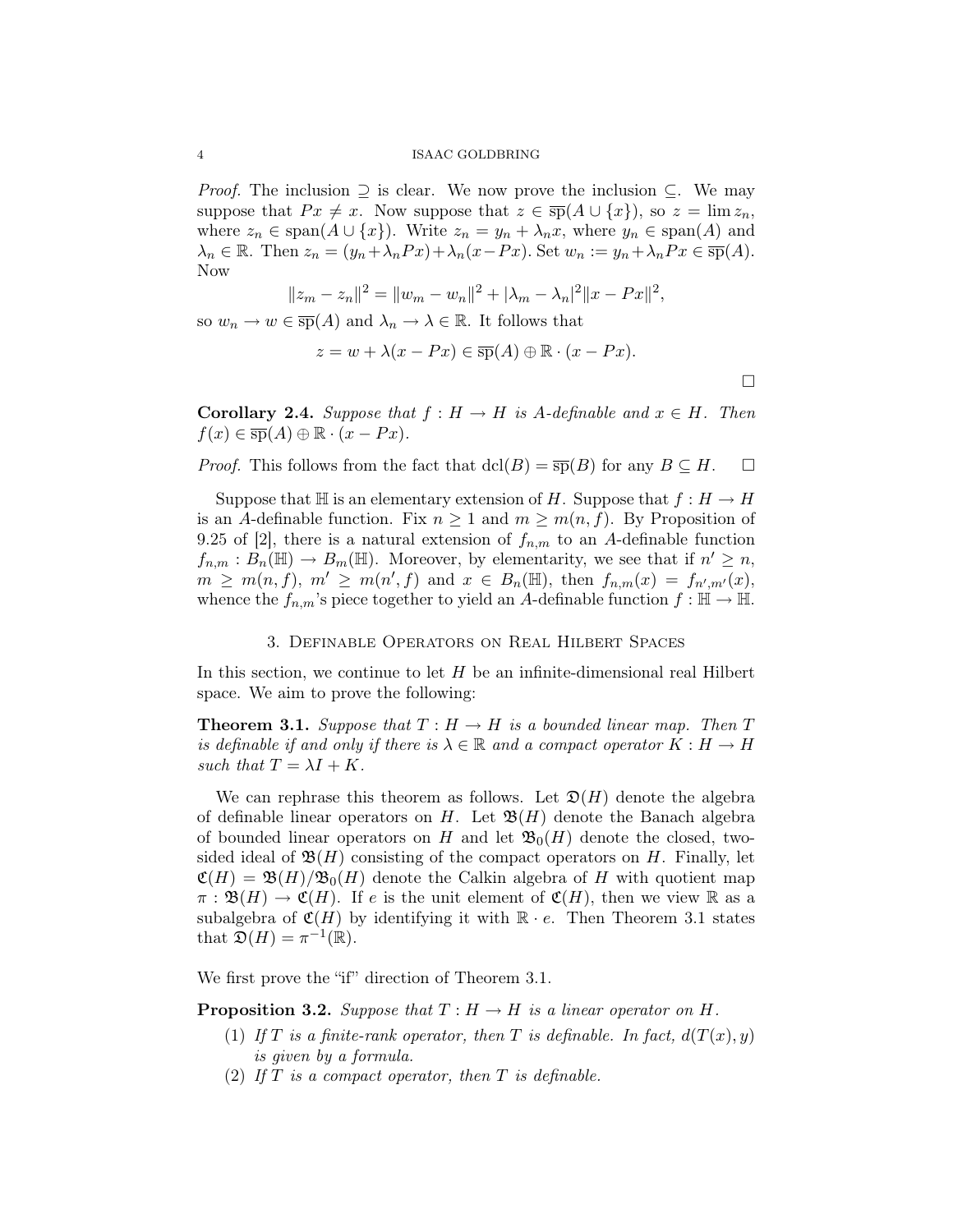*Proof.* (1) Suppose that  $e_1, \ldots, e_n$  is an orthonormal basis for  $T(H)$ . Then there exist bounded linear functionals  $f_1, \ldots, f_n : H \to \mathbb{R}$  so that

$$
T(x) = f_1(x)e_1 + \dots + f_n(x)e_n
$$

for all  $x \in H$ . For each  $i \in \{1, \ldots, n\}$ , let  $z_i \in H$  be the unique vector so that  $f_i(x) = \langle x, z_i \rangle$  for all  $x \in H$ ; this is possible by the Riesz Representation Theorem (see [3] Prop I.3.4). Then  $T(x) = \sum_{i=1}^{n} \langle x, z_i \rangle e_i$ , whence, for  $y \in H$ , we have

$$
d(T(x), y) = \sqrt{\sum_{i=1}^{n} (\langle x, z_i \rangle^2) - 2 \sum_{i=1}^{n} (\langle x, z_i \rangle \langle e_i, y \rangle) + ||y||^2}.
$$

For (2), let T be a compact operator and let  $(T_n)$  be a sequence of finiterank operators such that  $||T - T_n|| \to 0$ ; see, for example, [3] II.4.4. Given  $\epsilon > 0$  and  $n > 0$ , choose N such that  $||T - T_N|| < \frac{\epsilon}{n}$  $\frac{\epsilon}{n}$ . Fix  $m \geq m(n,T)$  and let x and y range over  $B_n(H)$  and  $B_m(H)$  respectively. We then have

$$
\left| \|T(x) - y\| - \|T_N(x) - y\| \right| \le \|T(x) - T_N(x)\| < \epsilon.
$$

Since  $||T_N(x) - y||$  is given by a formula, we have that  $||T(x) - y||$  is given by a definable predicate.

Since  $\lambda I$  is a definable linear map for every  $\lambda \in \mathbb{R}$ , the preceding proposition implies that  $\lambda I + K$  is definable for every  $\lambda \in \mathbb{R}$  and every  $K \in \mathfrak{B}_0(H)$ .

We now aim to prove the "only if" direction of Theorem 3.1. Until otherwise stated, we suppose that  $T : H \to H$  is an A-definable linear operator, where  $A \subseteq H$  is countable. Furthermore, we fix a proper  $\omega_1$ -saturated elementary extension  $\mathbb H$  of H and we consider  $T : \mathbb H \to \mathbb H$ , the natural extension of  $T$  to  $\mathbb H$  as described at the end of the previous section.

**Lemma 3.3.**  $T : \mathbb{H} \to \mathbb{H}$  is also linear.

*Proof.* Fix  $n \geq 1$  and set  $m := m(2n, T)$ . Let  $(\varphi_k(x, y))$  be a sequence of formulae with parameters from A such that, for all  $x \in B_{2n}(H)$  and  $y \in B_m(H)$  we have  $|d(T(x), y) - \varphi_k(x, y)| \leq \frac{1}{k}$ . Then

$$
H \models \sup_{x,y,\in B_n(H)} \sup_{z,w_1,w_2 \in B_m(H)} (\max(\varphi_k(x+y,z),\varphi_k(x,w_1),\varphi_k(x,w_2)) \le \frac{1}{k}
$$

$$
\Rightarrow d(z,w_1+w_2) \le \frac{6}{k}).
$$

By Proposition 7.14 of  $|2|$ , this implication is true in  $\mathbb{H}$ . It follows that  $T(x + y) = T(x) + T(y)$  for all  $x, y \in \mathbb{H}$ . A similar argument proves that T preserves scalar multiplication.

As in the previous section, we let  $P : \mathbb{H} \to \mathbb{H}$  denote the orthogonal projection onto  $\overline{sp}(A)$ .

**Proposition 3.4.** There exists a unique  $\lambda \in \mathbb{R}$  such that  $T = P \circ T + \lambda I - \lambda P$ .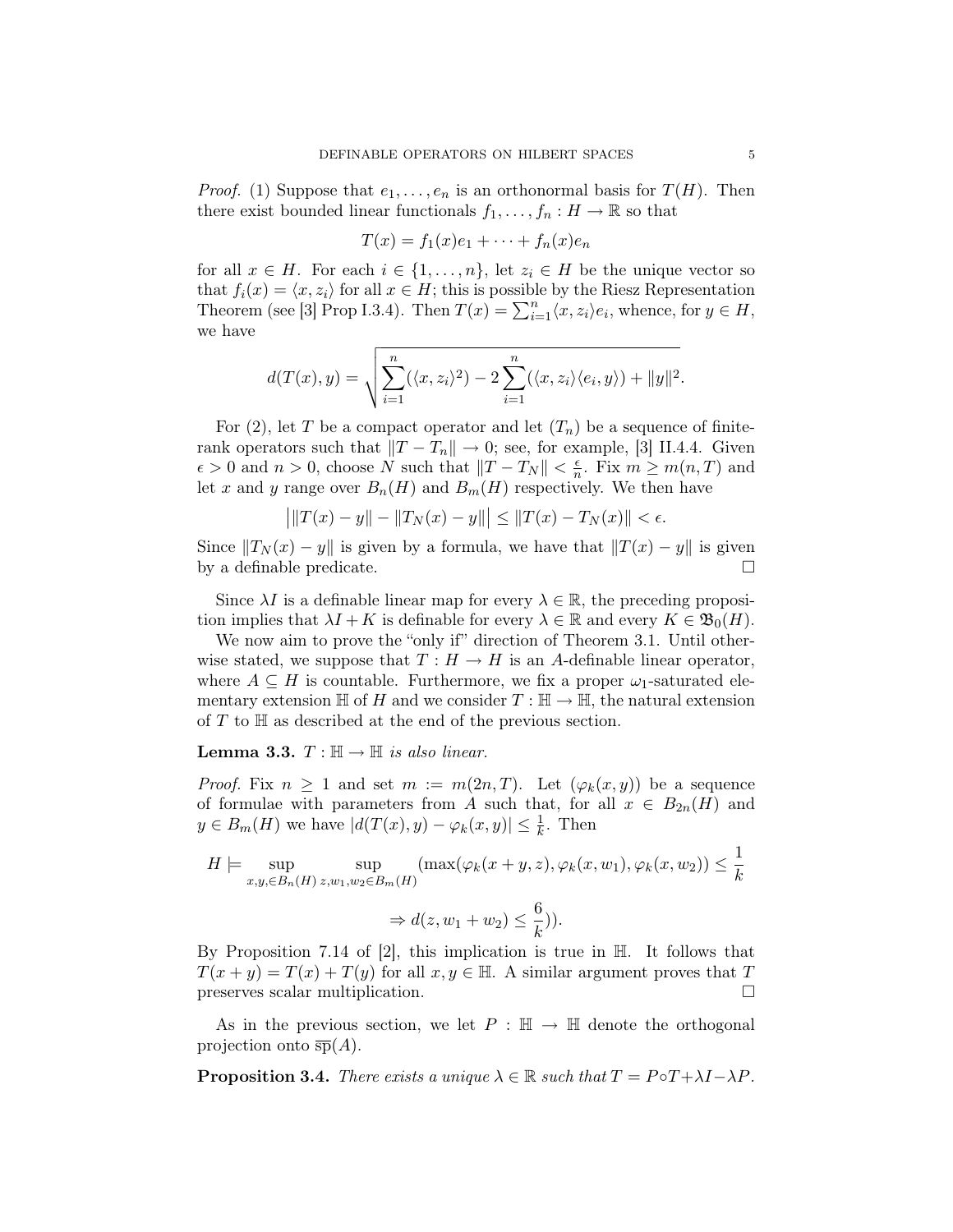*Proof.* First suppose that  $x \in \overline{\text{sp}}(A)^{\perp} \subseteq \mathbb{H}$ . Then  $T(x) - P(T(x)) \in \mathbb{R} \cdot x$ . Suppose further that  $y \in \overline{\text{sp}}(A)^{\perp}$ . Then there exist constants  $\lambda_1, \lambda_2, \lambda_3 \in \mathbb{R}$ such that  $T(x) = P(T(x)) + \lambda_1 x$ ,  $T(y) = P(T(y)) + \lambda_2 y$ , and  $T(x + y) =$  $P(T(x + y)) + \lambda_3(x + y)$ . From this we gather that  $\lambda_1 x + \lambda_2 y = \lambda_3(x + y)$ . It follows that if  $x, y \neq 0$ , then  $\lambda_1 = \lambda_2$ . Observe that, by  $\omega_1$ -saturation,  $\overline{\text{sp}}(A)^{\perp} \neq \{0\}.$  Thus, there is a unique  $\lambda \in \mathbb{R}$  such that, for all  $x \in \overline{\text{sp}}(A)^{\perp}$ ,  $T(x) = P(T(x)) + \lambda x$ . Fix this  $\lambda$  and suppose that  $x \in \mathbb{H}$  is arbitrary. Then

$$
T(x) = T(Px) + T(x - Px) = T(Px) + PT(x - Px) + \lambda(x - Px).
$$

Since  $Px \in \overline{\text{sp}}(A)$ , we have  $P(T(x)) = T(Px) + PT(x - Px)$  and thus  $T(x) = PT(x) + \lambda(x - Px).$ 

From now on, we write  $\lambda(T)$  for the unique  $\lambda$  for which  $T = P \circ T + \lambda I - \lambda P$ .

**Proposition 3.5.**  $T - \lambda(T)I$  is a compact operator.

*Proof.* Set  $\lambda := \lambda(T)$ . Observe that  $T - \lambda I = P \circ (T - \lambda I)$ , whence  $(T \lambda I)(\mathbb{H}) \subseteq \overline{\text{sp}}(A)$ . Since  $\mathbb H$  is  $\omega_1$ -saturated, we know that  $(T - \lambda I)(B_1(\mathbb{H}))$ is closed. We thus need to show that  $(T - \lambda I)(B_1(\mathbb{H}))$  is compact. Let  $\epsilon > 0$  be given. Set  $m := m(1, T)$ . Let  $(a_n)$  be a countable dense subset of  $(T - \lambda I)(B_1(\mathbb{H}))$ . Let  $k := \max(|\lambda|, m)$ . Let x range over variables of sort  $B_1(\mathbb{H})$  and y range over variables of sort  $B_{2k}(H)$ . Let  $\varphi(x, y)$  be a formula such that  $\left| \|T(x) - y\| - \varphi(x, y) \right| < \frac{\epsilon}{4}$  $\frac{\epsilon}{4}$ . Then the following set of formulae is inconsistent:

$$
\{\varphi(x,\lambda x + a_n) \ge \frac{\epsilon}{2} \mid n \in \mathbb{N}\}.
$$

By saturation, there are  $a_1, \ldots, a_n$  such that  $a_1, \ldots, a_n$  form an  $\epsilon$ -net for  $(T - \lambda I)(B_1(\mathbb{H}))$ .

This finishes the proof of Theorem 3.1. Let us now consider some of its consequences.

# Corollary 3.6.  $\mathfrak{D}(H)$  is a C<sup>\*</sup>-subalgebra of  $\mathfrak{B}(H)$ .

The preceding corollary is interesting because it is not at all clear, from first principles, that  $\mathfrak{D}(H)$  is closed under taking adjoints. However, it is easy to see that the adjoint of a definable normal operator  $T : H \to H$  is definable, for we then have

$$
||T^*(x) - y||^2 = ||T^*(x)||^2 - 2\langle T^*(x), y \rangle + ||y||^2 = ||T(x)||^2 - 2\langle T(y), x \rangle + ||y||^2,
$$

which is a definable predicate since  $T$  is definable.

**Corollary 3.7.** Suppose that  $T \in \mathfrak{D}(H)$  is not compact. Then  $\text{Ker}(T)$  and Coker(T) are finite-dimensional. Moreover,  $\text{Ker}(T) \subseteq \overline{\text{sp}}(A)$ .

*Proof.* Suppose that T is not a compact operator. Then  $\lambda(T) \neq 0$  and we have, by Proposition 3.4, that  $\text{Ker}(T) \subseteq \overline{\text{sp}}(A)$ . Let  $m := m(1, T)$ . Let x and y range over  $B_1(\mathbb{H})$  and  $B_m(\mathbb{H})$  respectively. For each  $k \geq 1$ , let  $\varphi_k(x, y)$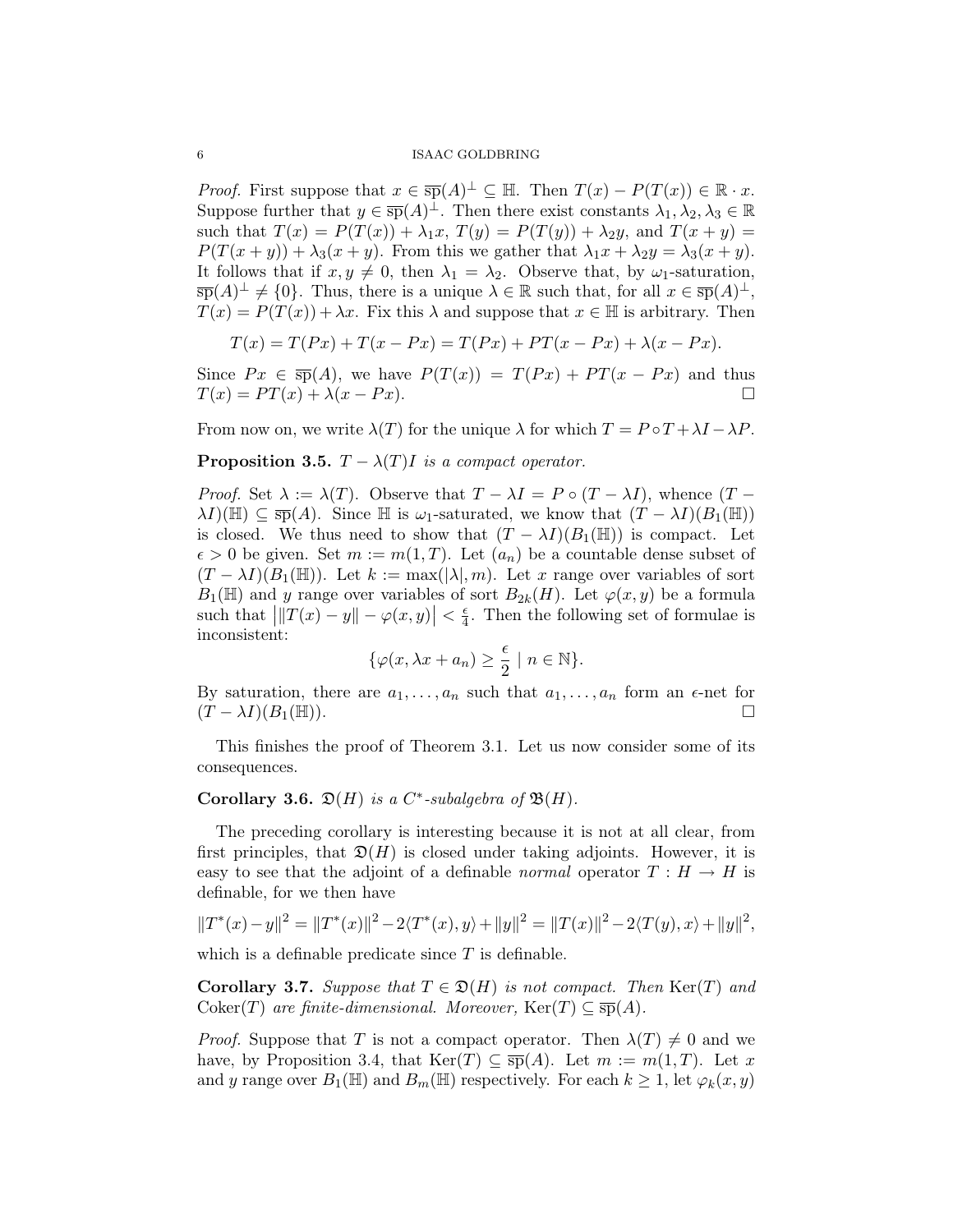be a formula such that  $|d(T(x), y) - \varphi_k(x, y)| < \frac{1}{k}$  $\frac{1}{k}$  for all x and y. Let  $(a_i)$ be a countable dense subset of  $\overline{sp}(A)$ . Fix  $\epsilon > 0$ . Then the set of conditions

$$
\{\varphi_k(x,0)\leq \frac{1}{k} \mid k\geq 1\} \cup \{d(x,a_i)\geq \epsilon \mid i\geq 1\}
$$

is unsatisfiable. By  $\omega_1$ -saturation, there are  $a_1, \ldots, a_k$  which form an  $\epsilon$ -net for the unit ball of  $\text{Ker}(T)$ . Since  $\epsilon > 0$  was arbitrary, this shows that the unit ball of  $\text{Ker}(T)$  is compact, whence  $\text{Ker}(T)$  is finite-dimensional. Since  $T^*$  is also definable, we see that  $\text{Ker}(T^*)$  is also finite-dimensional, implying that  $Coker(T)$  is finite-dimensional.

**Corollary 3.8.** Suppose that K is a closed subspace of H and  $T : H \to H$ is the orthogonal projection onto K. Then  $T$  is definable if and only if  $K$  is of finite dimension or finite codimension.

*Proof.* If K is of finite dimension or finite codimension, then T or  $I - T$ is finite-rank, whence definable. Conversely, suppose that  $T$  is definable. If T is compact, then T is finite-rank (as it is idempotent), whence  $K$  is finite-dimensional. Otherwise, by Corollary 3.7, we have

$$
\dim(H/K) = \dim(K^{\perp}) = \dim(\text{Ker}(T)) < \infty.
$$

In this paper, we let  $\ell_{\mathbb{R}}^2$  (resp.  $\ell_{\mathbb{C}}^2$ ) denote the real (resp. complex) Hilbert space of all real (resp. complex) square-summable sequences indexed by N.

Corollary 3.9. Let  $I = \{i_1, i_2, \ldots, \}$  be an infinite and co-infinite subset of N and let  $T: \ell^2_{\mathbb{R}} \to \ell^2_{\mathbb{R}}$  be defined by  $T(x)_n = x_{i_n}$ . Then T is not definable.

*Proof.* Observe that  $T(B_1(\ell_{\mathbb{R}}^2)) = B_1(\ell_{\mathbb{R}}^2)$ , so T is not a compact operator. Since  $\text{Ker}(T)$  is infinite-dimensional, T cannot be definable by Corollary  $3.7.$ 

**Corollary 3.10.** Suppose that  $T : H \to H$  is a definable linear operator and  $\mu$  is an eigenvalue of T satisfying  $\mu \neq \lambda(T)$ . Then the eigenspace  $E_{\mu}(T)$  is a finite-dimensional subspace of  $\overline{sp}(A)$ .

*Proof.* Set  $\lambda := \lambda(T)$ . Fix  $\mu \neq \lambda$  and suppose that  $z \neq 0$  is such that  $T(z) = \mu z$ . We know that  $T(z) = P(T(z)) + \lambda (z - P z)$ . Thus

$$
(\mu - \lambda)z = P(T(z)) - \lambda Pz \in \overline{\text{sp}}(A),
$$

whence  $z \in \overline{\text{sp}}(A)$ . Thus  $E_{\mu}(T)$  is contained in  $\overline{\text{sp}}(A)$ . Now observe that  $\mu-\lambda$  is a nonzero eigenvalue of  $T-\lambda I$ ; since  $T-\lambda I$  is compact,  $E_{\mu-\lambda}(T-\lambda I)$ is finite-dimensional by the Spectral Theorem for Compact Operators (see [3], VII.7.1). Now use the fact that  $E_{\mu}(T) = E_{\mu-\lambda}(T - \lambda I)$ .

In particular, if  $T : H \to H$  is an A-definable linear operator, where  $\overline{sp}(A)$ is finite-dimensional, then T has only finitely many eigenvalues.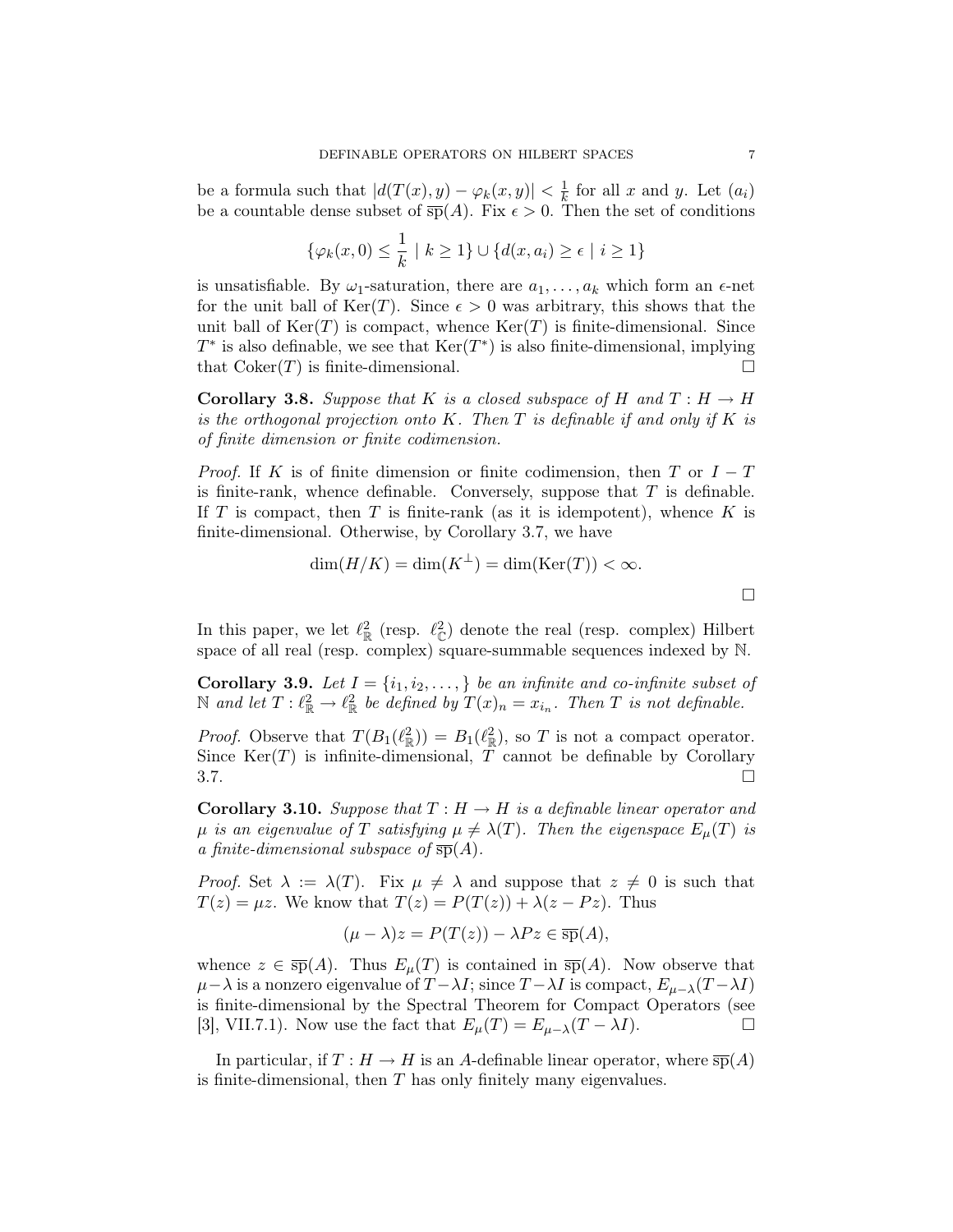## 4. Definable Operators on Complex Hilbert Spaces

In this section, we let  $H$  be an infinite-dimensional *complex* Hilbert space. We treat  $H$  as a metric structure just as in the case of real Hilbert spaces except for two important differences. First, in addition to all of the function symbols for scalar multiplication by real numbers, we include, for each  $n \geq$ 1, a function symbol  $i \cdot : B_n(H) \to B_n(H)$  for scalar multiplication by i. Secondly, for each  $n \geq 1$ , we replace the predicate symbol for the inner product by two predicate symbols  $\Re\mathfrak{e}, \Im\mathfrak{m} : B_n(H) \times B_n(H) \to [-n^2, n^2],$ which are to be interpreted as the real and imaginary parts of the inner product.

In this signature, it is still true that definable closure in  $H$  coincides with closed linear span in  $H$ . Moreover, it is straightforward to verify that all of the results from Section 2 as well as all of the results leading up to the proof of Theorem 3.1 remain true in the complex context. For example, consider the finite-rank operator  $T: H \to H$  given by  $T(x) = \sum_{i=1}^{n} \langle x, z_i \rangle e_i$ , where  $\{e_1, \ldots, e_n\}$  is an orthonormal set in H and  $z_1, \ldots, z_n \in H$  are arbitrary. Then we have

$$
d(T(x), y) = \sqrt{\sum_{i=1}^{n} (|\langle x, z_i \rangle|^2 - \langle x, z_i \rangle \langle e_i, y \rangle - \langle z_i, x \rangle \langle y, e_i \rangle) + ||y||^2}.
$$

Now  $|\langle x, z_i \rangle|^2 = \Re(z, z_i)^2 + \Im(z, z_i)^2$  and

$$
\langle x, z_i \rangle \langle e_i, y \rangle + \langle z_i, x \rangle \langle y, e_i \rangle = 2(\Re(\mathfrak{e}(x, z_i)) \Re(\mathfrak{e}(e_i, y) - \Im(\mathfrak{m}(x, z_i)) \Im(\mathfrak{m}(e_i, y))).
$$

It thus follows that  $d(T(x), y)$  is once again given by a formula. Performing similar modifications to the rest of the above arguments yields a complex version of our main theorem:

**Theorem 4.1.** A bounded linear operator  $T : H \to H$  is definable if and only if there exists  $\lambda \in \mathbb{C}$  and a compact operator  $K : H \to H$  such that  $T = \lambda I + K.$ 

We once again write  $\mathfrak{D}(H)$  for the algebra of definable operators. Observe that we have complex versions of Corollaries 3.6 through 3.10. In addition, in the complex context, we may draw a few more conclusions from our result on definable operators, which we discuss now.

Recall that a bounded operator  $T : H \to H$  is said to be Fredholm if both  $\text{Ker}(T)$  and  $\text{Coker}(T)$  are finite-dimensional. If T is Fredholm, then the *index* of T is the integer  $\text{ind}(T) := \dim \text{Ker}(T) - \dim \text{Coker}(T)$ .

Corollary 4.2. If  $T \in \mathfrak{D}(H)$ , then either T is compact or else T is a Fredholm operator of index 0. In the latter case, we have that  $\text{Ker}(T)$  is a finite-dimensional subspace of  $\overline{sp}(A)$ .

Proof. The first statement follows from the Fredholm alternative from functional analysis; see [3], VII.7.9 and XI.3.3. If  $T$  is Fredholm, then the fact that  $\text{Ker}(T) \subseteq \overline{\text{sp}}(A)$  follows directly from Proposition 3.4.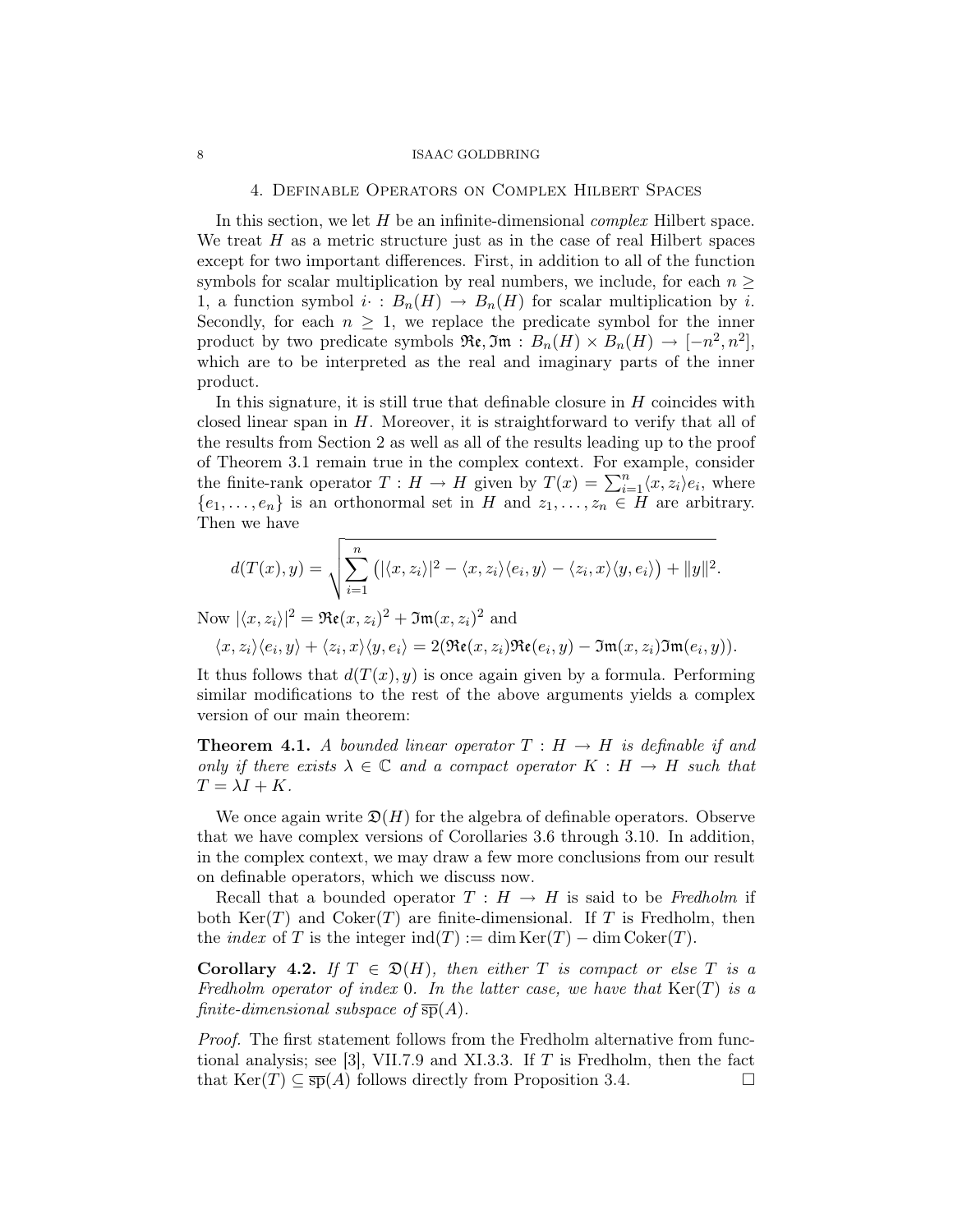Let  $\mathbb F$  denote either  $\mathbb R$  or  $\mathbb C$ . Recall the *left*- and *right-shift operators*  $L_{\mathbb F}$  and  $R_{\mathbb{F}}$  on  $\ell_{\mathbb{F}}^2$ :

$$
L_{\mathbb{F}}: \ell_{\mathbb{F}}^2 \to \ell_{\mathbb{F}}^2, \quad L_{\mathbb{F}}(x_0, x_1, x_2, \ldots) = (x_1, x_2, x_3, \ldots),
$$
  

$$
R_{\mathbb{F}}: \ell_{\mathbb{F}}^2 \to \ell_{\mathbb{F}}^2, \quad R_{\mathbb{F}}(x_0, x_1, x_2, \ldots) = (0, x_0, x_1, x_2, \ldots).
$$

**Corollary 4.3.** The left and right shift operators  $L_{\mathbb{C}}$ ,  $R_{\mathbb{C}} : \ell_{\mathbb{C}}^2 \to \ell_{\mathbb{C}}^2$  are not definable. Consequently, the left- and right-shift operators  $L_{\mathbb{R}}, R_{\mathbb{R}} : \ell_{\mathbb{R}}^2 \to \ell_{\mathbb{R}}^2$ are not definable.

*Proof.*  $L_{\mathbb{C}}$  and  $R_{\mathbb{C}}$  are Fredholm operators of index 1 and  $-1$  respectively, whence not definable. If  $L_{\mathbb{R}}$  were definable, then there would be  $\lambda \in \mathbb{R}$  and a compact operator  $K: \ell_{\mathbb{R}}^2 \to \ell_{\mathbb{R}}^2$  such that  $L_{\mathbb{R}} = \lambda I + K$ . Let  $K^{\mathbb{C}}$  denote the canonical extension of K to a C-linear map on  $\ell_{\mathbb{C}}^2$ ; observe that  $K^{\mathbb{C}}$  is a compact operator. Then  $L_{\mathbb{C}} = \lambda I + K^{\mathbb{C}}$ , which is a scalar plus compact operator on  $\ell_{\mathbb{C}}^2$ , implying that  $L_{\mathbb{C}}$  is definable, a contradiction. The same reasoning shows that  $R_{\mathbb{R}}$  is not definable.

As above, we let  $\mathfrak{C}(H)$  denote the Calkin algebra of H with identity element e and we let  $\pi : \mathfrak{B}(H) \to \mathfrak{C}(H)$  denote the canonical quotient map onto the Calkin algebra of H. Given  $T \in \mathfrak{B}(H)$ , recall that the *essential spectrum* of  $T$  is

 $\sigma_e(T) := {\lambda \in \mathbb{C} \mid \pi(T) - \lambda e \text{ is not invertible}}.$ 

The following result is clear from our main theorem.

Corollary 4.4. If  $T \in \mathfrak{D}(H)$ , then  $\sigma_e(T) = {\lambda(T)}$ .

**Example 4.5.** Consider the operator  $L_{\mathbb{C}} \oplus R_{\mathbb{C}} \in \mathfrak{B}(\ell_{\mathbb{C}}^2 \oplus \ell_{\mathbb{C}}^2)$ . Then  $L_{\mathbb{C}} \oplus R_{\mathbb{C}}$ is Fredholm of index 0 by XI.2.2 and X1.3.10 of [3]. Thus, Corollary 4.2 does not rule out the possibility that  $L_{\mathbb{C}} \oplus R_{\mathbb{C}}$  is definable. However, XI.4.11 of [3] shows that  $\sigma_e(L_{\mathbb{C}} \oplus R_{\mathbb{C}}) = \{z \in \mathbb{C} \mid |z| = 1\}$ , whence Corollary 4.4 shows that  $L_{\mathbb{C}} \oplus R_{\mathbb{C}}$  is not definable.

Recall the invariant subspace problem for Hilbert spaces: Let H be the separable complex Hilbert space. Given  $T \in \mathfrak{B}(H)$ , does there exist a nontrivial closed subspace E of H such that  $T(E) \subseteq E$ ? Here, by a nontrivial subspace of H, we mean a subspace of H other than  $\{0\}$  and H. While this problem remains open, we do know that the answer is positive if one restricts attention to definable bounded operators:

Corollary 4.6. Suppose that H is the separable complex Hilbert space. Then given any  $T \in \mathfrak{D}(H)$ , there is a nontrivial closed subspace E of H such that  $T(E) \subseteq E$ .

*Proof.* Write  $T = \lambda I + K$ , where  $\lambda \in \mathbb{C}$  and  $K \in \mathfrak{B}_0(H)$ . If  $K = \{0\}$ , then take  $E := \mathbb{C} \cdot x$ , where  $x \in H \setminus \{0\}$  is arbitrary. Otherwise, observe that T commutes with  $K$ ; combine this with the result of Lomonosov (see [3], VI.4.13) which states that a bounded linear operator on a complex Banach space which commutes with a nonzero compact operator must have a proper closed invariant subspace.  $\hfill \square$